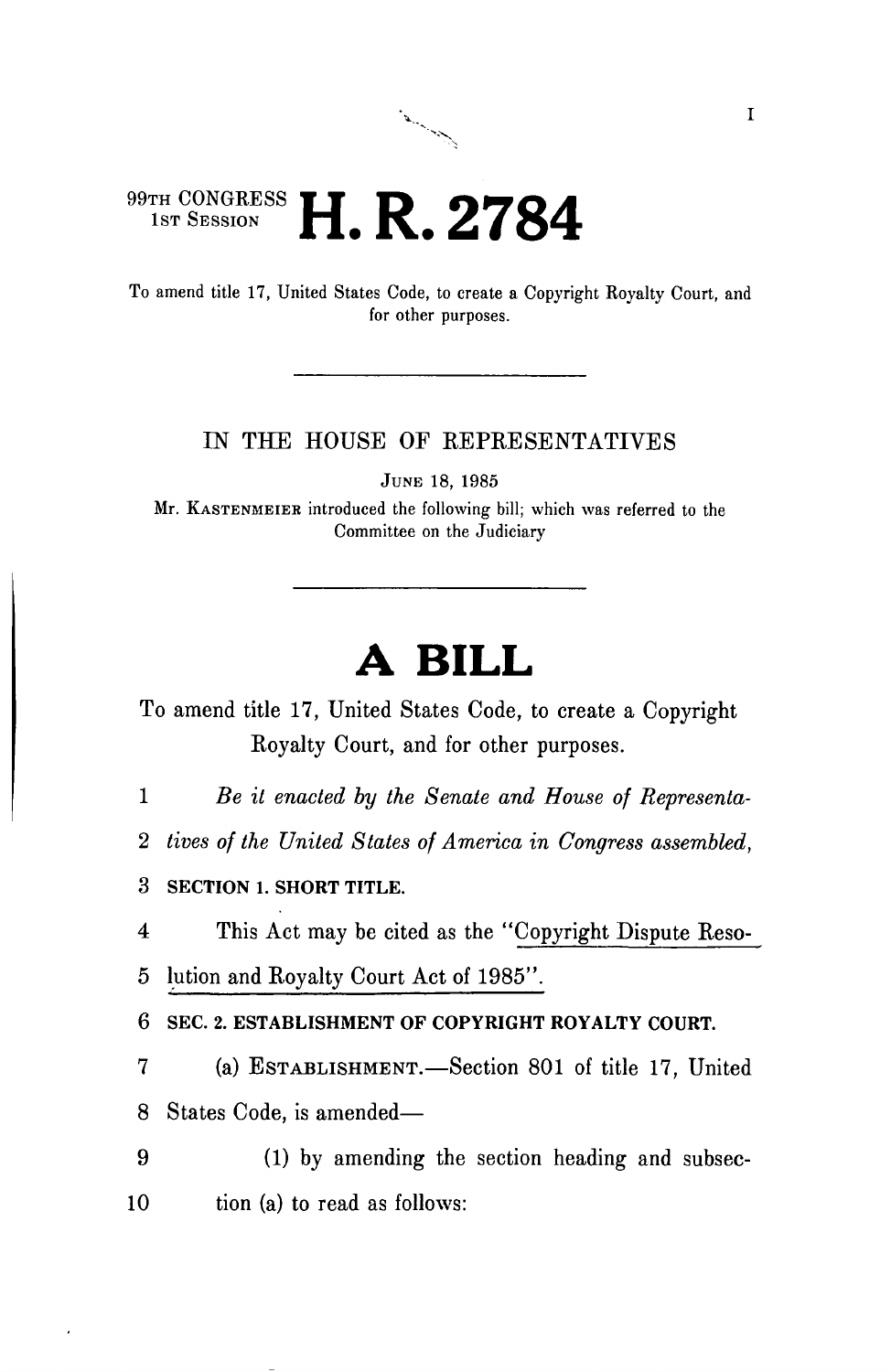**1 "§ 801. Copyright Royalty Court: Establishment and pur-2 pose**  3 "(a) There is hereby created a court of the United 4 States to be known as the Copyright Royalty Court.";  $5$  (2) in subsection (b)— 6 (A) by striking out "Tribunal" each time it 7 appears and inserting in lieu thereof "court", 8 (B) in the second sentence of paragraph 9 (2)(B) by striking out "In" and all that follows 10 through "users:" and inserting in lieu thereof the 11 following: "In determining the reasonableness of 12 rates proposed following an amendment of Federal 13 Communications Commission rules and regula-14 tions, and any subsequent adjustment to those 15 rates under section 804(b), the court shall consid-16 er the objectives set forth in clause (1) of this sub-17 section, and shall also consider, among other fac-18 tors, the extent to which television broadcast sta-19 tions compensate copyright owners for the second-20 ary transmission of their signals by cable systems 21 located outside their respective local service 22 areas, the extent to which the value to cable sys-23 terns of additional distant signals decreases or in-24 creases as such signals are carried, the impact of 25 the rates on cable subscribers both as to the avail-26 ability and cost of receiving copyrighted materials,

**• BR 2784** *m* 

**2**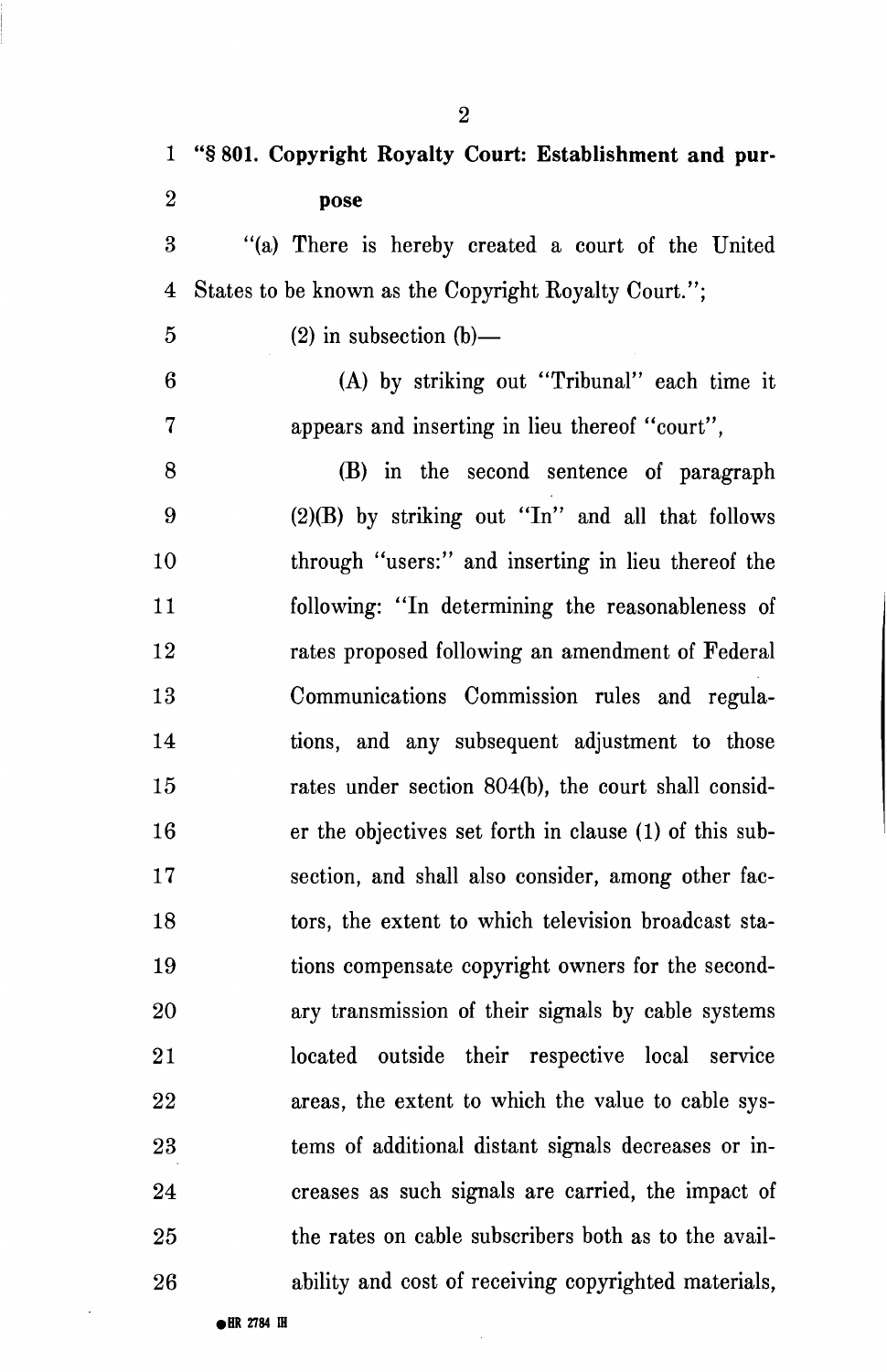1 and the impact of the rates on competition with 2 television broadcast stations:", 3 (C) in paragraph (2)(C) by adding at the end 4 the following new sentence: "In determining the 5 reasonableness of such rates, and any subsequent 6 adjustment to those rates under section 804(b), 7 the court shall consider the objectives set forth in 8 clause (1) of this subsection and the factors set 9 forth in subclause (B) of this clause.", and 10 (D) by striking out paragraph (3) and insert-11 ing in lieu thereof the following: 12 "(3) to determine, in cases where controversy 13 exists, the distribution of royalty fees deposited with 14 the Register of Copyrights under sections 111 and 15 116."; and 16 (3) by striking out subsection (c). 17 (b) DESIGNATION OP JUDGES.—Section 802 of such 18 title is amended to read as follows: 19 "§ 802. Designation of Judges. 20 "(a) The court shall consist of three judges, who shall be 21 designated by the Chief Justice of the United States from 22 judges of the United States district courts and circuit courts 23 of appeals who are judges in regular active service or who 24 are senior judges. No more than two of the judges may be 25 senior judges.

3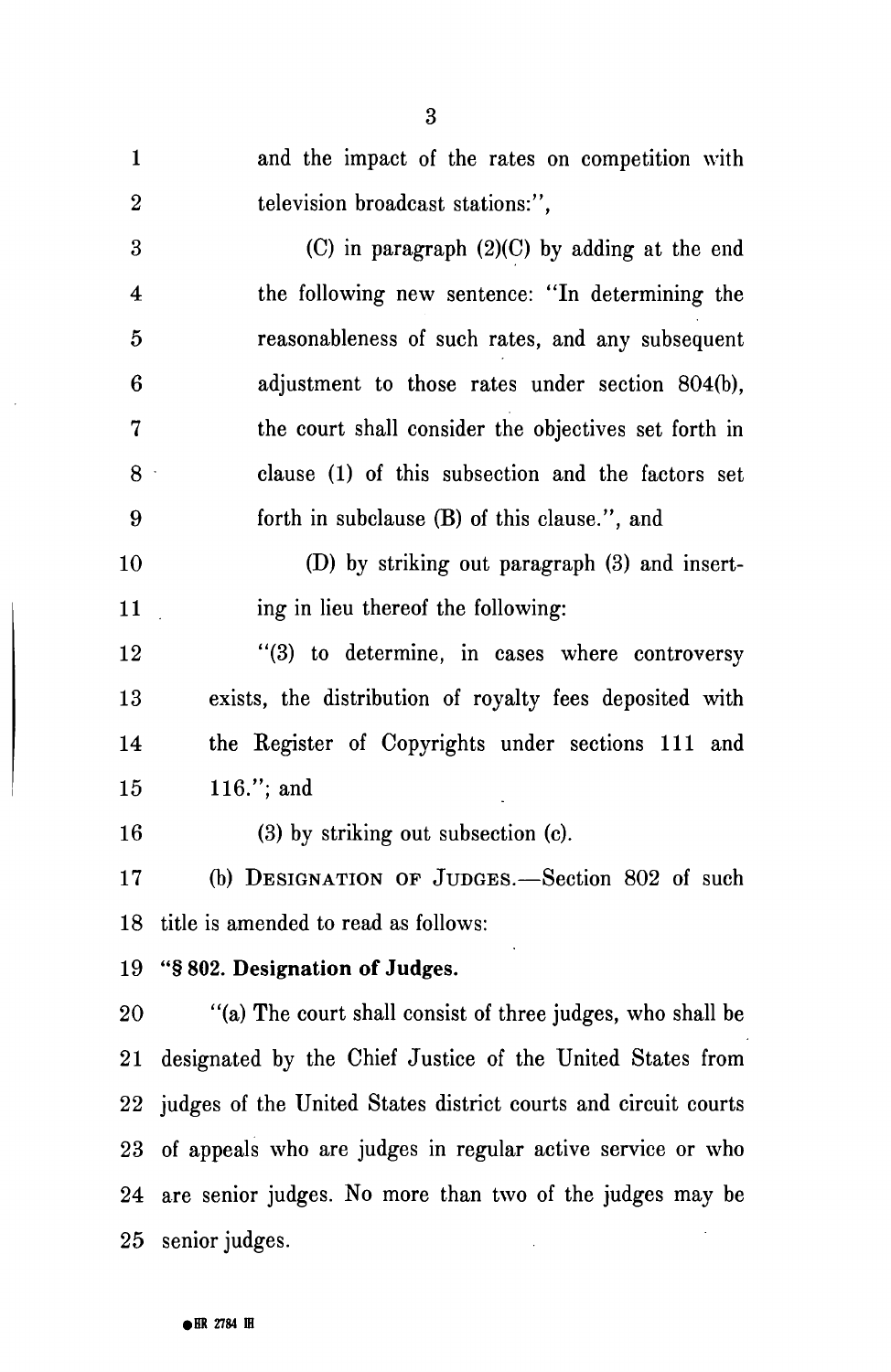1 "(b) Each judge designated under this section shall 2 serve for a term of six years and shall not be eligible for 3 redesignation, except that the judges first designated shall be 4 designated for terms of two, four, and six years.

5 "(c) The Chief Justice of the United States shall desig-6 nate one of the judges as the chief judge of the Copyright 7 Royalty Court. The chief judge shall serve as chief judge for 8 a term of two years.

9 "(d) Any vacancy in the court shall not affect its powers 10 and shall be filled, for the unexpired term of the designation, 11 in the same manner as the original designation was made.". 12 (c) PROCEDURES OF THE COURT.—Section 803 of such 13 title is amended to read as follows:

#### 14 "§ 803. Procedures of the Court

15 "(a) The court shall adopt rules governing its proce-16 dures and methods of operation. The court shall have a seal 17 and shall hold sessions at such places as it may specify.

18 "(b) Every final judgment of the court shall be pub-19 lished. Such judgment shall state in detail the criteria that 20 the court determined to be applicable to the particular pro-21 ceeding, the various facts that it found relevant to its judg-22 ment in that proceeding, and the specific reasons for its 23 judgment.".

24 (d) INSTITUTION AND CONCLUSION OF PROCEED-25 INGS.—Section 804 of such title is amended—

4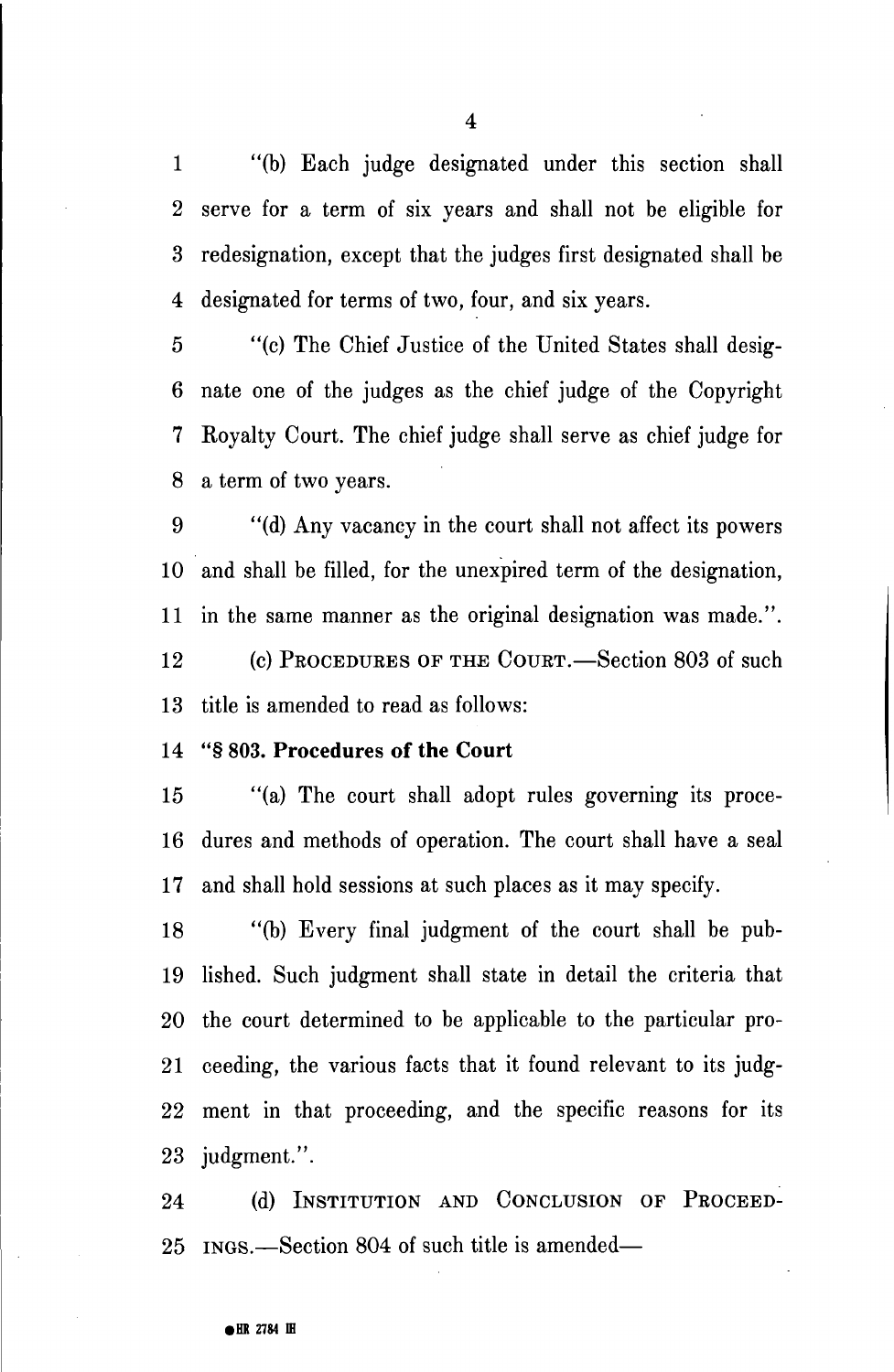| $\mathbf{1}$            | (1) in subsection (a) by striking out paragraph (1)               |
|-------------------------|-------------------------------------------------------------------|
| $\boldsymbol{2}$        | and inserting in lieu thereof the following:                      |
| 3                       | "(1) the chief judge of the court cause to be pub-                |
| $\overline{\mathbf{4}}$ | lished in the Federal Register, or in such other publi-           |
| 5                       | cation that the court considers to be an effective means          |
| $6\phantom{1}6$         | of notice, notice of commencement of proceedings                  |
| $\bf{7}$                | under this chapter; and";                                         |
| 8                       | (2) in subsections (a)(2) and (d) by striking out "in             |
| 9                       | the Federal Register";                                            |
| 10                      | $(3)$ in subsection $(a)(2)$ and each subsection that             |
| 11                      | follows by striking out "Tribunal" each time it appears           |
| 12                      | and inserting in lieu thereof "court", and by striking            |
| 13                      | out "Chairman" each time it appears and inserting in              |
| 14                      | lieu thereof "chief judge"; and                                   |
| 15                      | $(4)$ in subsection (e) by striking out "decision" and            |
| 16                      | inserting in lieu thereof "judgment".                             |
| 17                      | (e) STAFF OF THE COURT.—Section 805 of such title is              |
|                         | 18 amended to read as follows:                                    |
|                         | 19 "§805. Staff of the Court                                      |
| 20                      | "(a) The court may hire and prescribe functions and               |
| $\overline{21}$         | duties of such personnel, including a chief staff attorney, as it |
| $22\,$                  | considers necessary or proper to carry out the provisions of      |
| $23\,$                  | this chapter.                                                     |

5

 $\ddot{\phantom{0}}$ 

 $\hat{\boldsymbol{\gamma}}$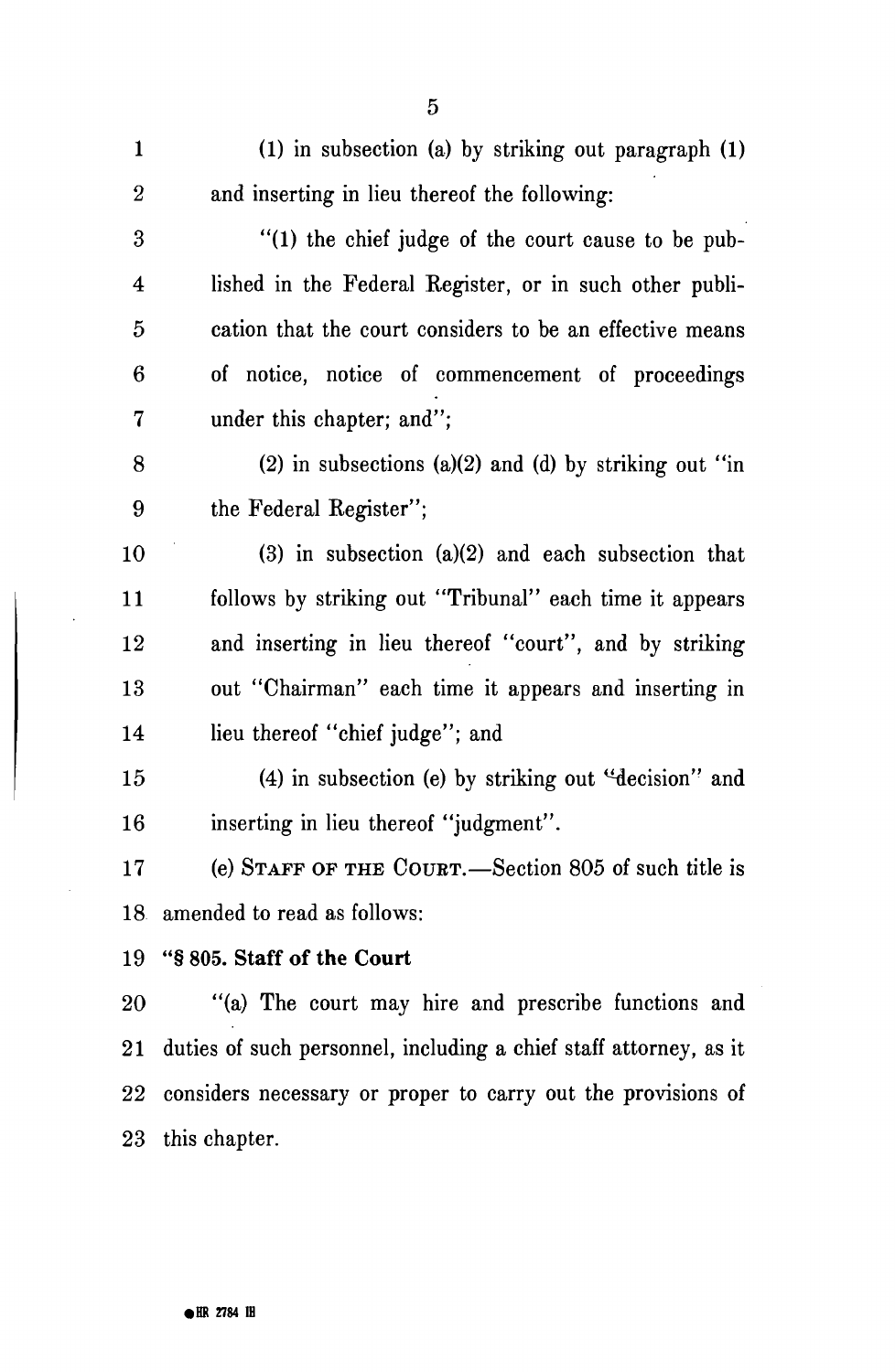1 "(b) The court may procure temporary and intermittent 2 services to the same extent as is authorized by section 3109 3 of title 5.".

4 (f) ADMINISTRATIVE SUPPORT OF THE COURT.—Sec-5 tion 806 of such title is amended to read as follows:

### 6 "§ 806. Administrative support of the Court

7 "The Administrative Office of the United States Courts 8 shall provide the court with necessary administrative serv-9 ices, including those related to budgeting, accounting, finan-10 cial reporting, travel, personnel, and procurement.".

11 (g) SECTION ON DEDUCTION OF COSTS REPEALED.— 12 Section 807 of such title is repealed.

13 (h) REPORTS OF THE COURT. Section 808 of such 14 title is amended to read as follows:

15 "§ 807. Reports

16 "In addition to its publication of the reports of all final 17 judgments under section 803(b), the court shall make an 18 annual report to the President and the Congress concerning 19 the court's work during the preceding fiscal year, including a 20 detailed fiscal statement of account. This report may be in-21 eluded as part of the annual report submitted to the Congress 22 and the Attorney General by the Director of the Administra-23 tive Office of the United States Courts under section 604 of 24 title 28.".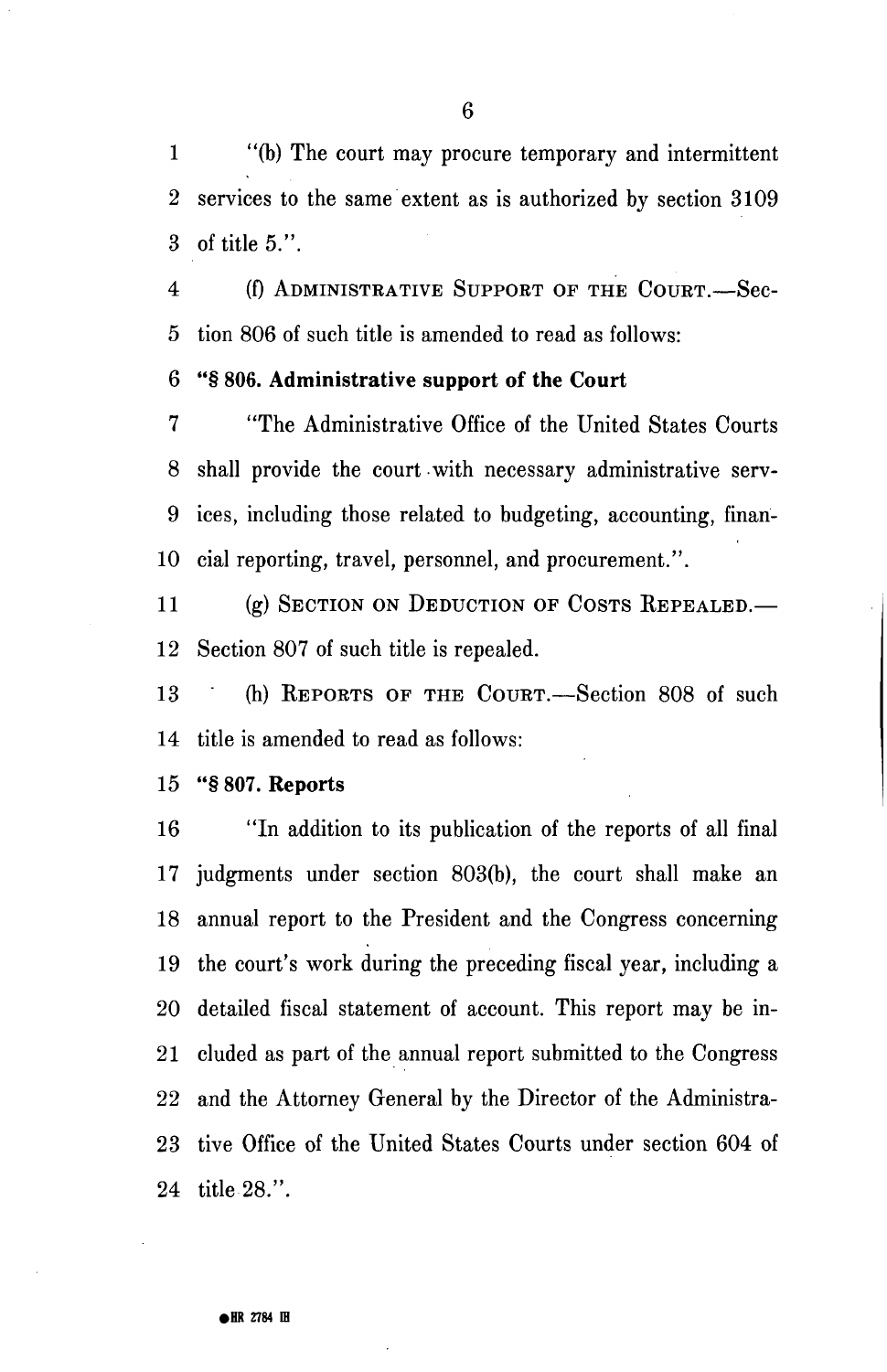1 (i) EFFECTIVE DATE OF FINAL JUDGMENTS.—Section 2 809 of such title is amended to read as follows:

3 "§ 808. Effective date of final judgments.

" 4 "Any final judgment by the court under this chapter 5 shall become effective 30 days following its publication as 6 provided in section 803(b), unless before the end of that 30- 7 day period an appeal has been filed under section 809 to 8 vacate, modify, or correct such judgment, and notice of such 9 appeal has been served on all parties who appeared before 10 the court in the proceeding in question. Where the proceed-11 ing involves the distribution of royalty fees under section 111 12 or 116, the court shall, upon the expiration of such 30-day 13 period, distribute any royalty fees not subject to an appeal 14 filed under section 809.".

15 (j) JUDICIAL REVIEW.—Section 810 of such title is 16 amended to read as follows:

17 "§ 809. **Judicial** review

18 "Any final judgment of the court in a proceeding under 19 section 801(b) may be appealed by an aggrieved party to the 20 United States Court of Appeals for the District of Columbia 21 within 30 days after its publication. No court shall have juris-22 diction to review a final decision of the Copyright Royalty 23 Court except as provided in this section.".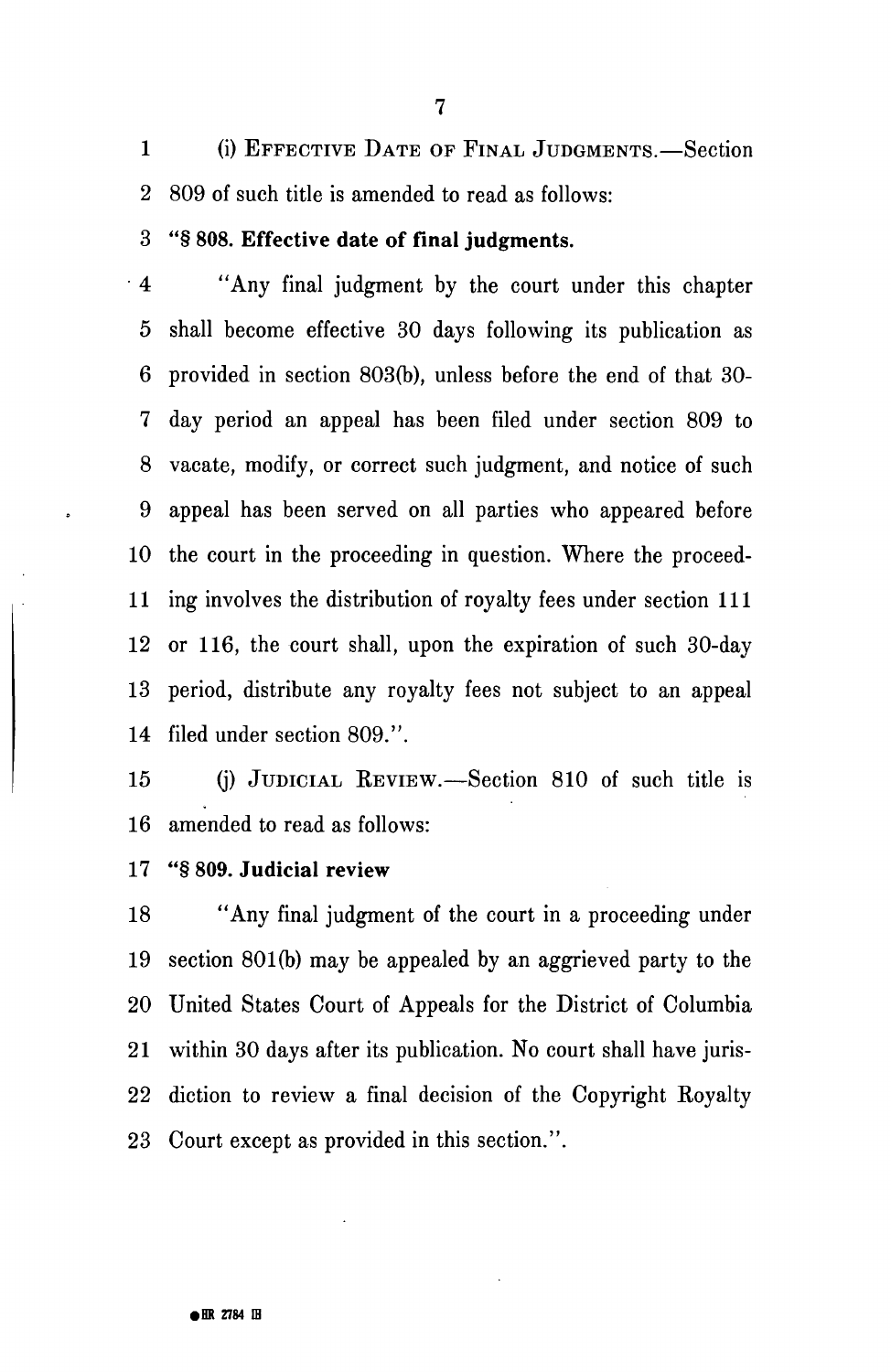1 (k) DISPUTE RESOLUTION.—Chapter 8 of such title is 2 further amended by adding at the end the following new 3 section:

#### 4 "§ 810. Dispute resolution.

5 "(a) After commencement of a proceeding under this 6 chapter, the court shall provide the parties to the proceeding 7 with an opportunity to decide, within a reasonable time as 8 determined by the court, on a dispute resolution procedure *(•-•'*  9 through mediation, negotiation, arbitration, appointment of a 10 special master, or otherwise. If the parties agree on such a 11 procedure, the court shall enter an order setting forth that 12 procedure.

13 "(b) If the parties to a proceeding are unable to agree 14 on a dispute resolution procedure under subsection (a), the 15 court may enter an order providing for such a procedure. 16 "(c) Any proceeding conducted pursuant to a procedure 17 under subsection (a) or (b) shall be completed not later than 6 18 months after the commencement of the proceeding.".

19  $\frac{1}{2}$  (1) authorization of  $\frac{1}{2}$ 20 20 of such title is further amended by adding at the end the 21 following new section:

#### 22 "§811. Authorization of Appropriations

23 "There are authorized to be appropriated for fiscal years 24 beginning after September 30, 1985, such sums as may be 25 necessary to carry out the purposes of this chapter.".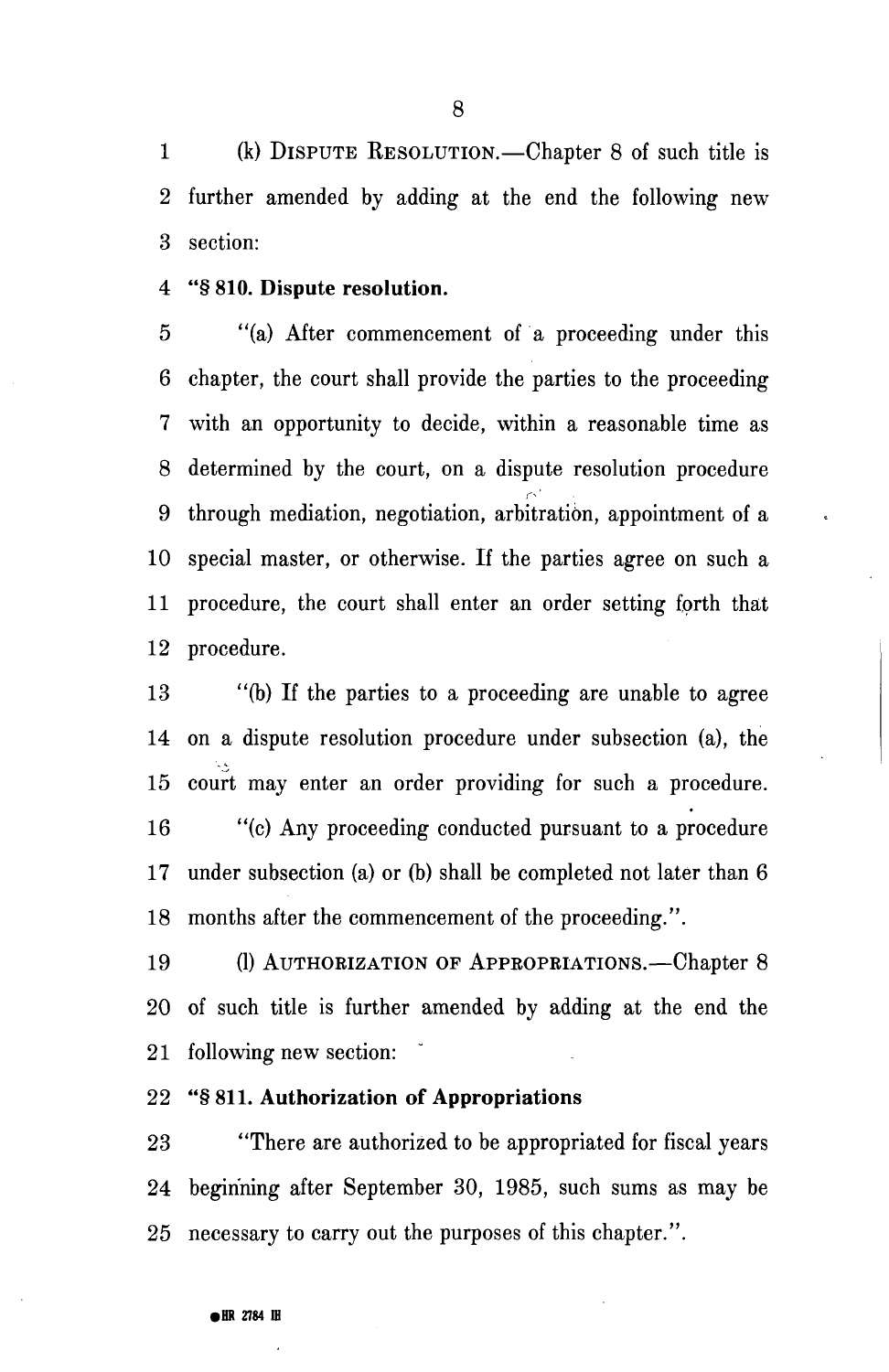1 (1) TABLE OF SECTIONS CONFOEMING AMENDMENT.— 2 The table of sections for chapter 8 of such title is amended to 3 read as follows: **4 "CHAPTER 8—COPYRIGHT ROYALTY COURT**  "Sec. "801. Copyright Royalty Court: Establishment and purpose. "802. Designation of Judges. "803. Procedures of the Court. "804. Institution and conclusion of proceedings. "805. Staff of the Court. "806. Administrative support of the Court. "807. Reports. "808. Effective date of final judgments. "809. Judicial review. "810. Arbitration. "811. Authorization of appropriations.". 5 (SEC. 3<sup>*l*</sup> CONFORMING AMENDMENTS RELATING TO FUNC-**6 TIONS OF THE COPYRIGHT ROYALTY COURT 7 AND THE COPYRIGHT OFFICE.**  8 (a) SECONDAEY TEANSMISSIONS.—Section 111 of title 9 17, United States Code, is amended— 10 (1) in subsection (d) by striking out ", after con-11 sultation with the Copyright Royalty Tribunal (if and 12 when the Tribunal has been constituted)" each place it 13 appears in paragraphs (1) and (2); 14 (2) in subsection  $(d)(3)$ — 15 (A) in the second sentence by striking out 16 "Royalty Tribunal" and inserting in lieu thereof 17 "Office", and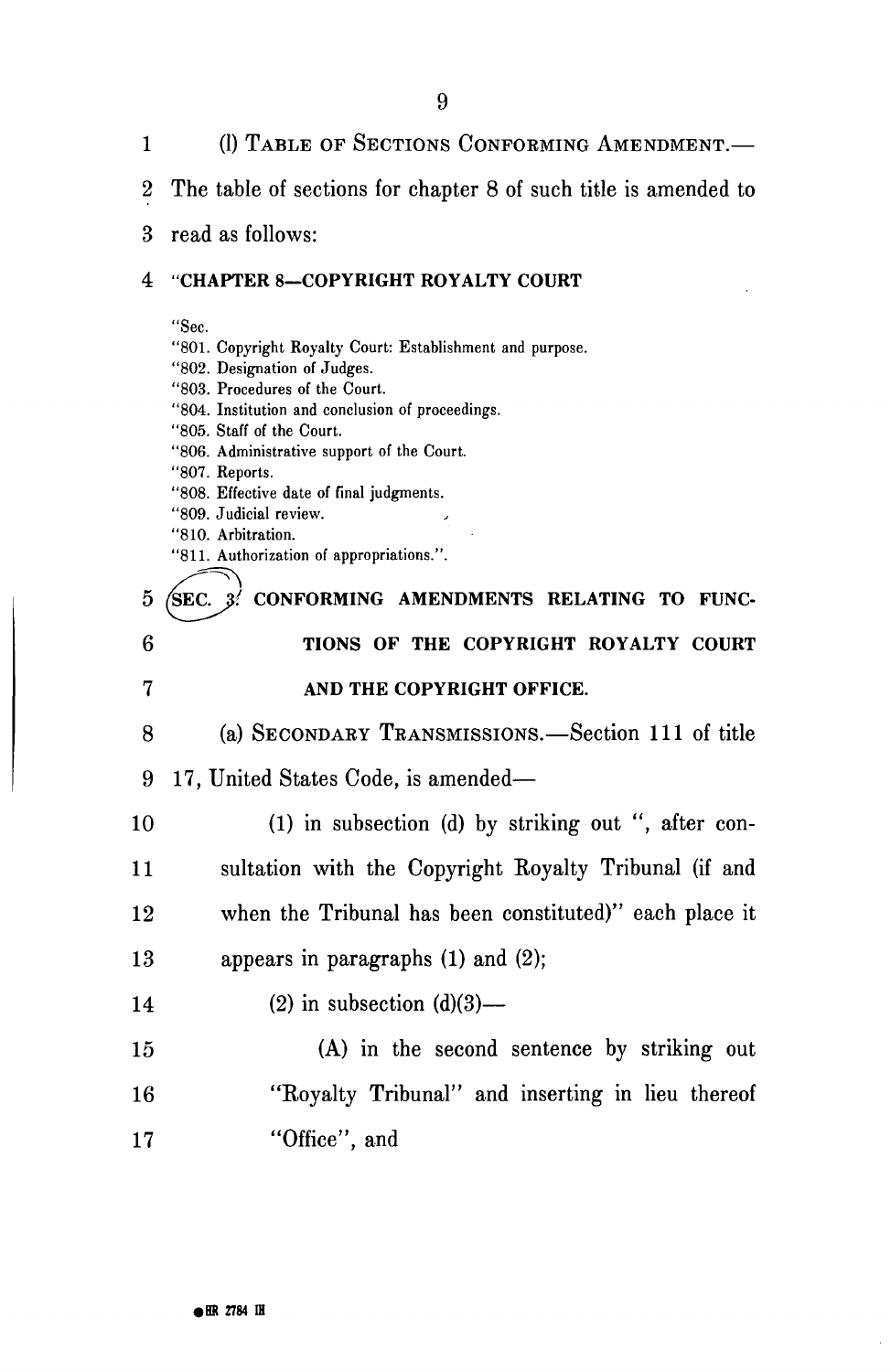| $\mathbf{1}$            | (B) in the third sentence by striking out              |
|-------------------------|--------------------------------------------------------|
| $\boldsymbol{2}$        | "Tribunal" and inserting in lieu thereof "Court";      |
| 3                       | and                                                    |
| $\overline{\mathbf{4}}$ | $(3)$ in subsection $(d)(5)$ —                         |
| 5                       | (A) by striking out "Royalty Tribunal" each            |
| 6                       | place in appears and inserting in lieu thereof         |
| 7                       | "Office" and by striking out "Tribunal" each           |
| 8                       | place it appears and inserting in lieu thereof         |
| 9                       | "Office", and                                          |
| 10                      | (B) by striking out the last sentence of sub-          |
| 11                      | paragraph (B) and inserting in lieu thereof "If the    |
| 12                      | Office determines that such a controversy exists,      |
| 13                      | the Office shall petition the Copyright Royalty        |
| 14                      | Court to conduct a proceeding under chapter 8 of       |
| 15                      | this title to determine the distribution of royalty    |
| 16                      | fees.".                                                |
| 17                      | (b) PHONORECORD PLAYERS.—Section 116 of title 17,      |
|                         | 18 United States Code, is amended-                     |
| 19                      | (1) in subsection $(b)(1)(A)$ by striking out ", after |
| 20                      | consultation with the Copyright Royalty Tribunal (if   |
| 21                      | and when the Tribunal has been constituted),";         |
| 22                      | $(2)$ in subsection $(c)(1)$ —                         |
| 23                      | (A) in the second sentence by striking out             |
| 24                      | "Royalty Tribunal" and inserting in lieu thereof       |
| 25                      | "Office", and                                          |

10

 $\bar{z}$ 

l,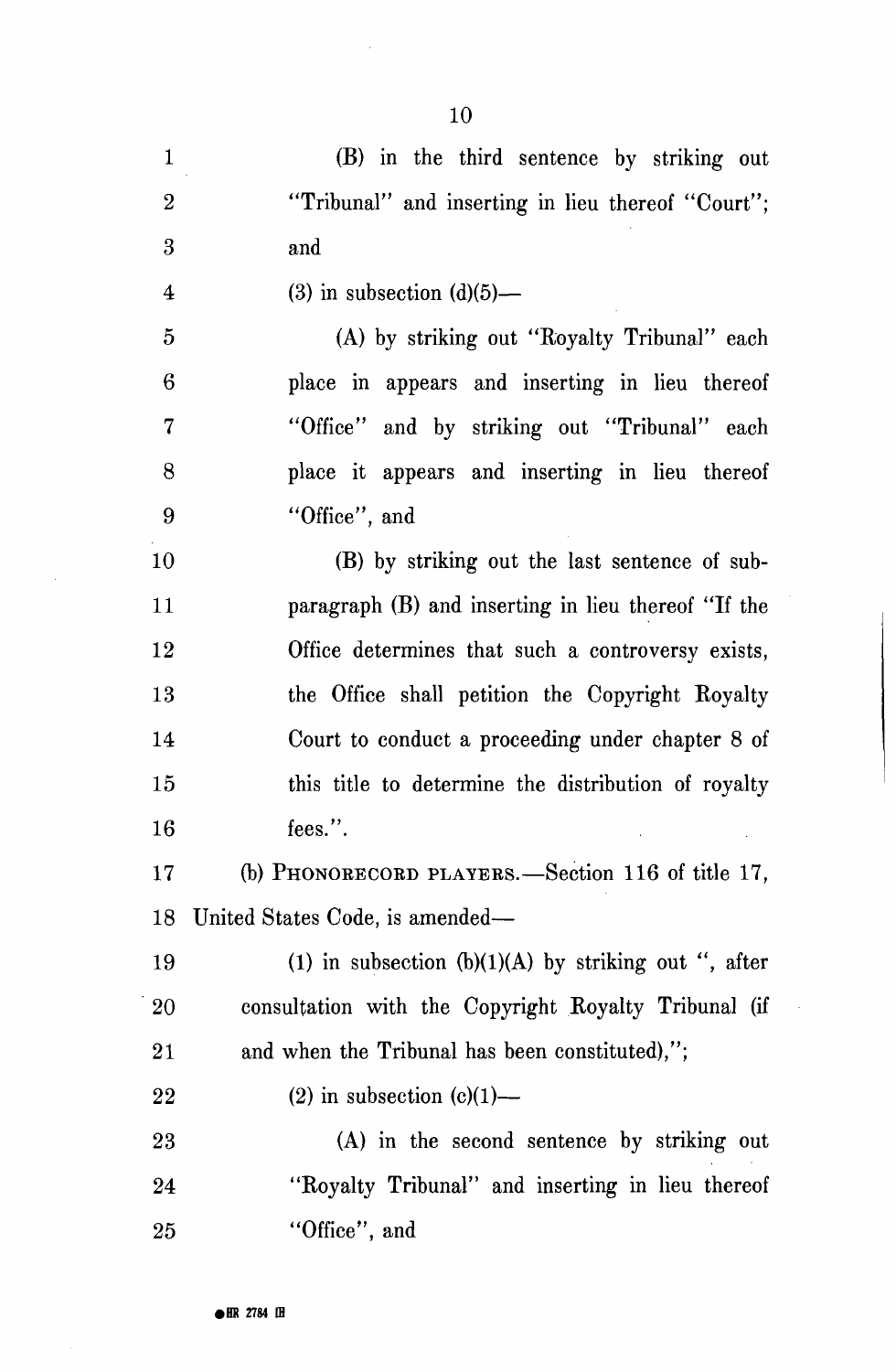| $\mathbf{1}$             | (B) in the third sentence by striking out            |
|--------------------------|------------------------------------------------------|
| $\boldsymbol{2}$         | "Tribunal" and inserting in lieu thereof "Court";    |
| 3                        | $(3)$ in subsection $(c)(2)$ —                       |
| $\boldsymbol{4}$         | (A) in the first sentence by striking out            |
| $\overline{5}$           | "Royalty Tribunal" and inserting in lieu thereof     |
| 6                        | "Office" and by striking out "Tribunal" and in-      |
| $\overline{\mathcal{U}}$ | serting in lieu thereof "Office", and                |
| 8                        | (B) in the second sentence by striking out           |
| 9                        | "810" and inserting in lieu thereof "809" and by     |
| 10                       | striking out "Tribunal" and inserting in lieu        |
| 11                       | thereof "Court";                                     |
| 12                       | $(4)$ in subsection $(c)(3)$ —                       |
| 13                       | (A) in the first sentence by striking out            |
| 14                       | "Royalty Tribunal" and inserting in lieu thereof     |
| 15                       | "Office",                                            |
| 16                       | (B) in the second sentence by striking out           |
| 17                       | "Tribunal" and inserting in lieu thereof "Office",   |
| 18                       | and                                                  |
| 19                       | (C) by striking out the last sentence and in-        |
| 20                       | serting in lieu thereof "If the Office determines    |
| 21                       | that such a controversy exists, the Office shall pe- |
| 22                       | tition the Copyright Royalty Court to conduct a      |
| 23                       | proceeding under chapter 8 of this title to deter-   |
| 24                       | mine the distribution of royalty fees. During any    |
| 25                       | such proceeding, the court shall allow adequate      |

11

 $\overline{\phantom{a}}$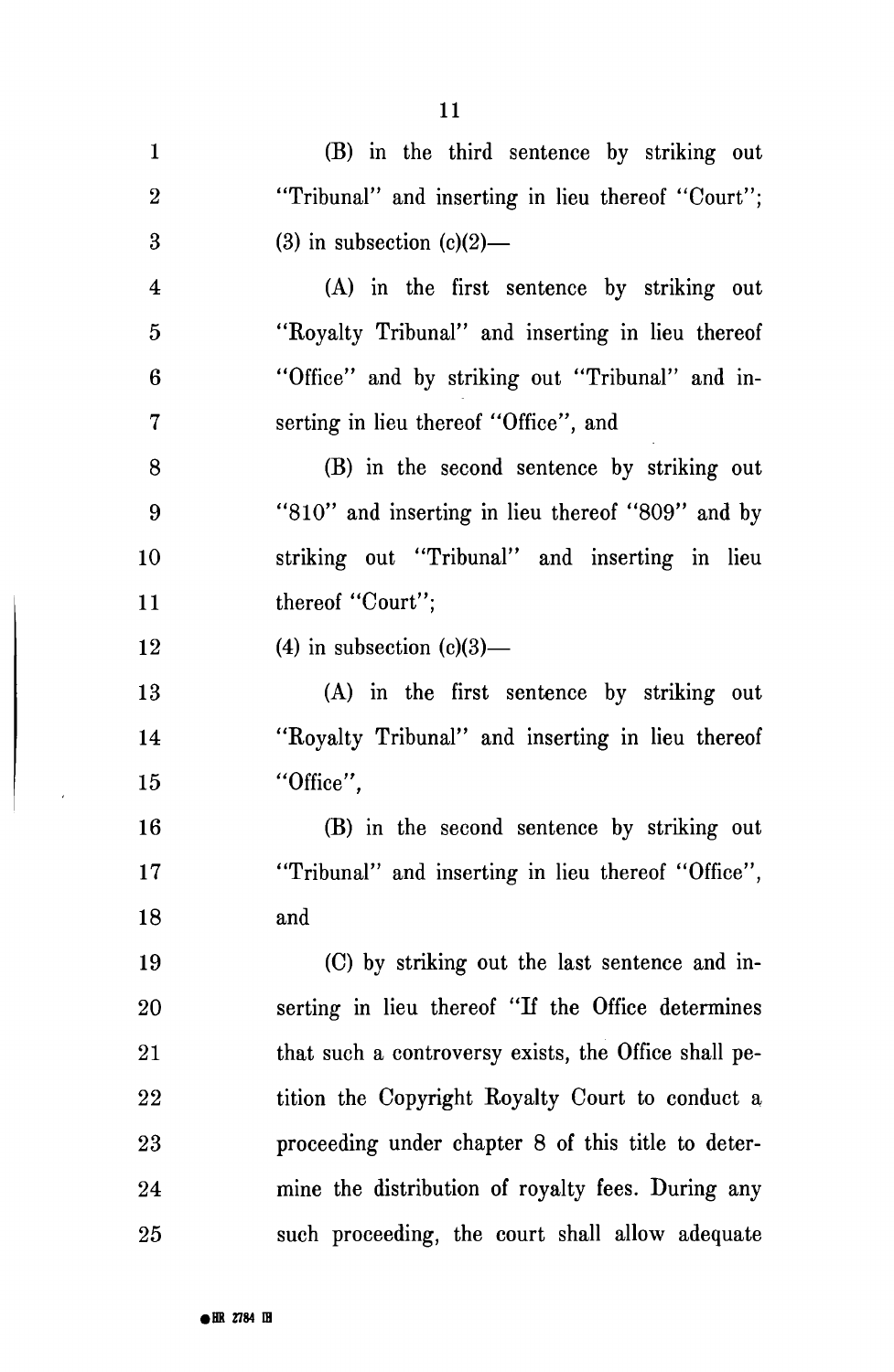| $\mathbf{1}$            | opportunity to the parties involved in the contro-                |
|-------------------------|-------------------------------------------------------------------|
| $\mathbf{2}$            | versy to present factual evidence to the court.";                 |
| 3                       | $(5)$ in subsection $(c)(4)(C)$ , by striking out "Tribu-         |
| $\overline{\mathbf{4}}$ | nal" and inserting in lieu thereof "Court"; and                   |
| $\overline{5}$          | $(6)$ in subsection $(c)(5)$ —                                    |
| $\boldsymbol{6}$        | (A) by striking out "Royalty Tribunal" both                       |
| 7                       | places it appears and inserting in lieu thereof                   |
| 8                       | "Office", and                                                     |
| 9                       | (B) by striking out "United States District                       |
| 10                      | Court for the District of Columbia" and inserting                 |
| 11                      | in lieu thereof "Copyright Royalty Court".                        |
| 12                      | (c) NONCOMMERCIAL BROADCASTING.—Section 118 of                    |
| 13                      | title 17, United States Code, is amended—                         |
| 14                      | $(1)$ in subsection $(b)$ —                                       |
| 15                      | (A) by amending the first two sentences of                        |
| $16\,$                  | subsection (b) to read as follows:                                |
| $17\,$                  | "(b) The chief judge of the Copyright Royalty Court               |
|                         | 18 shall publish in the Federal Register, or in such other publi- |
| 19                      | cation that the court considers to be an effective means of       |
| $20\,$                  | notice, notice of the initiation of proceedings for the purpose   |
|                         | 21 of determining reasonable terms and rates of royalty pay-      |
| $22\,$                  | ments for the activities specified in subsection (d) with re-     |
| $23\,$                  | spect to published nondramatic musical works and published        |
| 24                      | pictorial, graphic, and sculptural works. Copyright owners        |
| $25\,$                  | and public broadcasting entities shall negotiate in good faith    |

 $\ddot{\phantom{a}}$ 

 $\ddot{\phantom{a}}$ 

 $\frac{1}{\sqrt{2}}$ 

 $\mathcal{A}$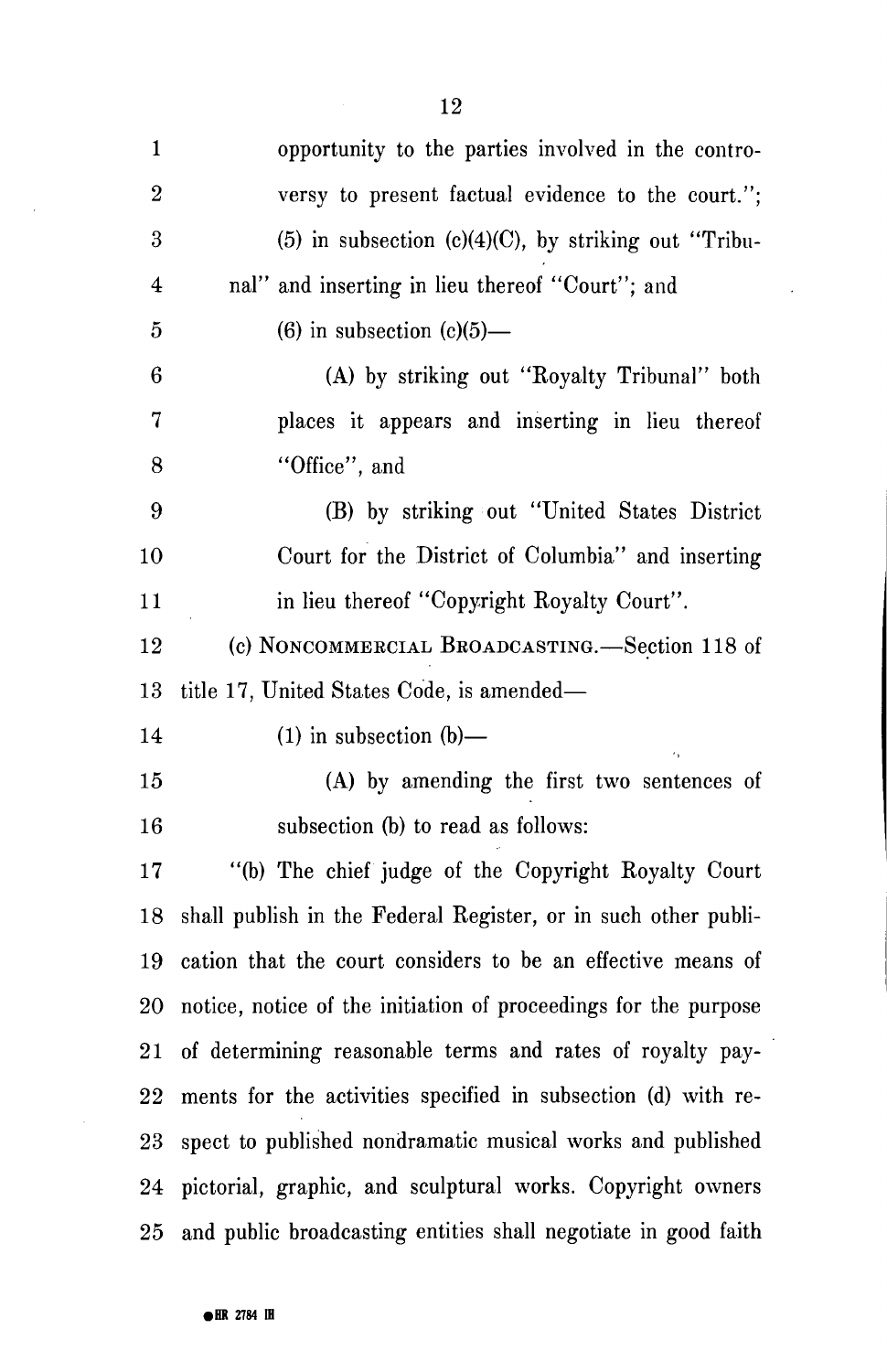1 and cooperate fully with the court in an effort to reach 2 reasonable and expeditious results.", 3 (B) by striking out "Tribunal" each place it 4 appears and inserting in lieu thereof "Court", 5 (C) in paragraph (3) by striking out "in the 6 Federal Register", and 7 (D) by striking out paragraph (4); 8 (2) by amending subsection (c) to read as follows: 9 "(c) The procedure specified in subsection (b) shall be 10 repeated at 5-year intervals in accordance with rules pre-11 scribed by the Copyright Royalty Court."; and  $12$  (3) in subsection (d)— 13 (A) by striking out "the transitional provi-14 sions of subsection (b)(4), and to", and 15 (B) by striking out "Tribunal" and inserting 16 in lieu thereof "Court". 17  $\text{SEC.}$  A. EFFECTIVE DATE. 18 This Act shall take effect 60 days after the enactment of 19 this Act. 20  $SEC.5$  EFFECT ON PENDING CASES. 21 Any petition pending before the Copyright Royalty Tri-22 bunal on the date of the enactment of this Act shall be trans-23 ferred to the Copyright Royalty Court. The reversal or 24 remand for further proceedings of any matter relating to the

25 Copyright Royalty Tribunal pending before any Federal